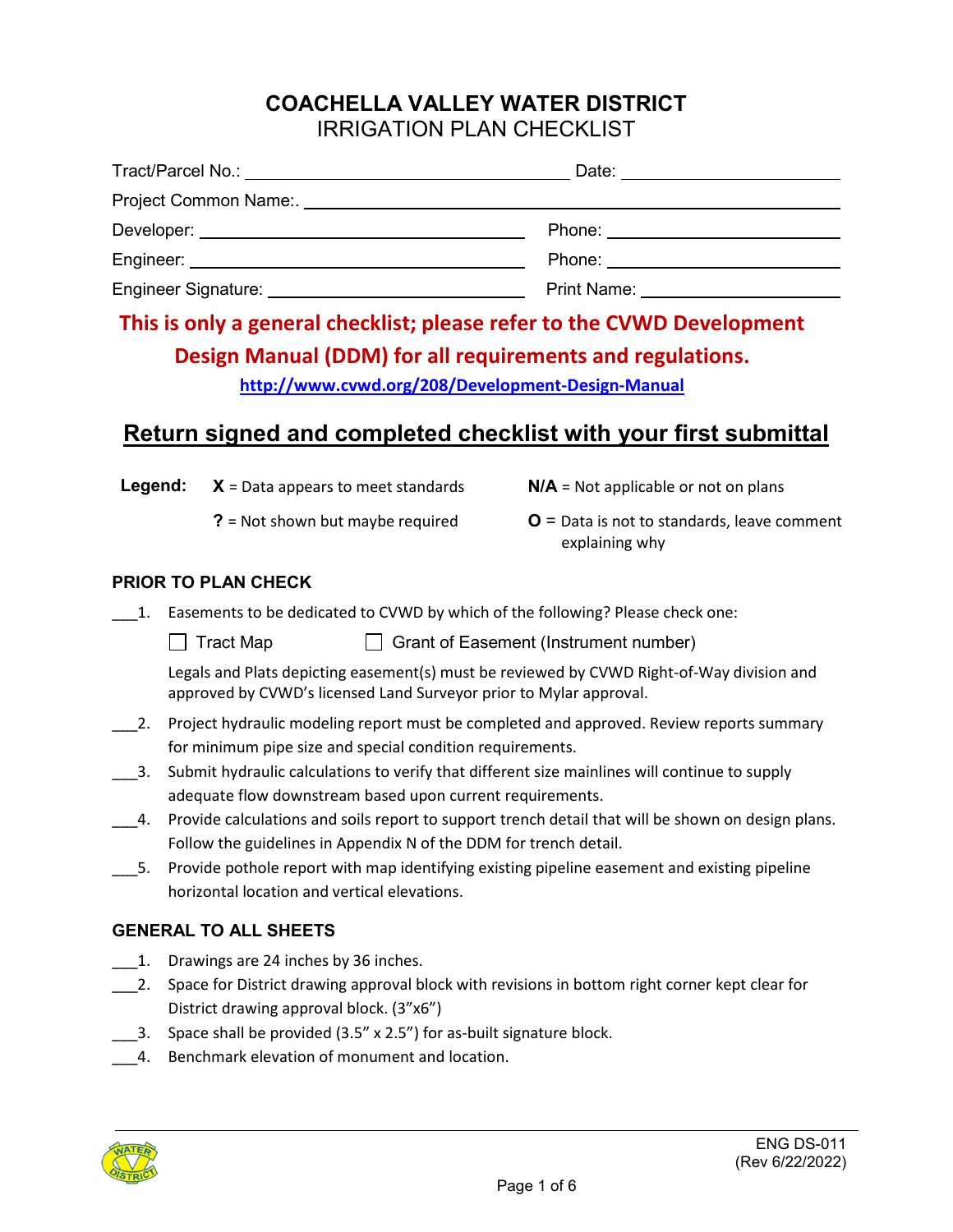- \_\_\_5. In lower right corner of title block, include type of plans, geographic data (quarter section, section, township and range), project city, county, state, tract/parcel number and project name. Information in title block shall match the project title that is centered on the top of the cover sheet.
- \_\_\_6. Engineer's/Consultant's data to include name, address, phone number, FAX number and email address.
- \_\_\_7. Include engineer's current/valid stamp. Stamp signature is required on mylars.
- $\Box$ 8. Include page number (i.e. sheet 1 of 5) in large font in lower right corner.
- 9. Include Underground Service Alert (USA) with phone number 811.
- 10. Include benchmark elevation of monument and location.
- 11. Include basis of bearing.
- \_\_\_12. Show elevation conversion note (if applicable) "TO CONVERT TO NATIONAL GEODETIC VERTICAL DATUM OF 1929, SUBTRACT 500 FROM ALL ELEVATIONS SHOWN ON THESE PLANS."
- \_\_\_13. Include a note on drawings stating: "No permanent structures or trees within CVWD and/or USBR easements. CVWD will not be responsible for damage or replacement of any surface improvements, including but not limited to, decorative concrete, landscaping, curb, gutter, sidewalks, planters, gates and related improvements installed within CVWD and/or USBR easements."
- \_\_\_14. Include north arrow on all plan views. North arrow should point up or to the right.
- 15. Include bar scale to match plan scale.
- \_\_\_16. Call out all streets in project as public or private. On private streets, call out CVWD/USBR easements. Example 33' CVWD easement, 33' USBR easement.
- \_\_\_17. Irrigation easements shall be a minimum of 20 feet wide, with the water pipeline centered in the easement. This width may change, depending on the depth of the pipeline. No permanent structures, trees or shrubs are allowed in CVWD/USBR easements.
- 18. All appurtenances must be within CVWD/USBR easements.
- \_\_\_19. Include the instrument number for any existing CVWD/USBR easements, or easements that the developer shall acquire for CVWD. Call out in plans and on cover sheet with reference index. If the easements are going to be dedicated to CVWD on the tract map, then call out in plans next to easement. See example easement table and callout.
	- a) Table and callout:

| <b>EASEMENT REFERENCE TABLE</b> |                       |                                      |                |
|---------------------------------|-----------------------|--------------------------------------|----------------|
| IEASEMENT                       | <b>PER</b>            | IINSTRUMENT NO.                      | IFACILITY TYPE |
| <b>CVWD</b>                     | <b>TRACT 12345</b>    | <b>BOOK XXX/PAGE XXX SEWER/WATER</b> |                |
| <b>USBR</b>                     | <b>INSTRUMENT NO.</b> | IXXXX-XXXXX                          | IIRRIGATION    |

# $\boxed{1}$  SEE EASEMENT TABLE

b) For public streets call out dedicated easement in favor of CVWD and City or County. Ex. "33' wide (City or County) Easement for Public Purposes and CVWD Easement."

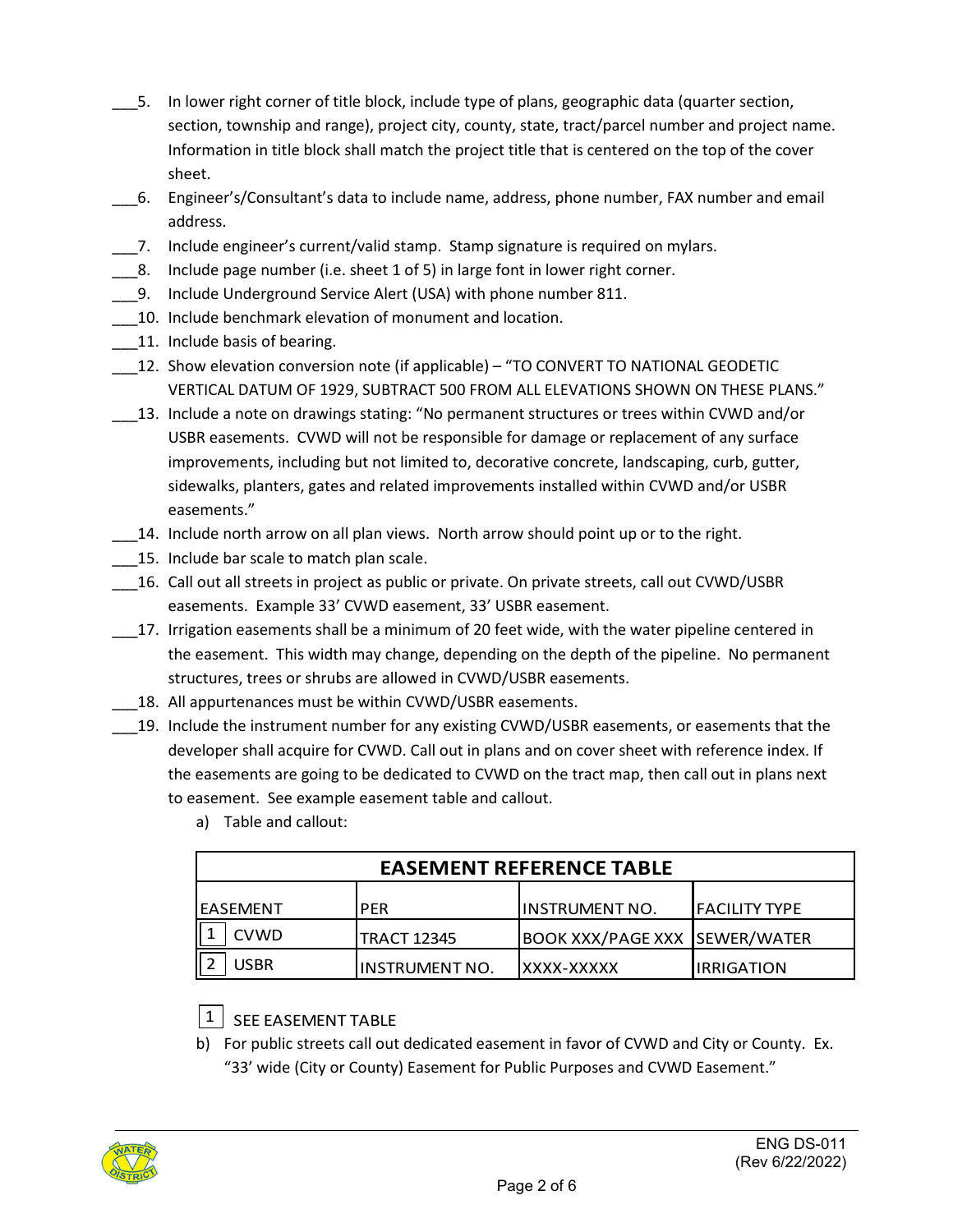**\*NOTE: Engineer please initial by all areas on checklist that are not to standard, indicating corrections have been made to plans.**

Comments:

#### **COVER/TITLE SHEET**

- \_\_\_1. Show project title centered on top of page in large font listing: type of plans, (quarter section, section, township and range), project city, county, state, tract number and project name. NOTE: **REPLACEMENT** projects are within an existing easement while a **RELOCATION** projects are outside of existing easements.
- \_\_\_2. Abandoned pipes must be removed, crushed in place or slurry filled followed by backfilling and compaction to 95% minimum relative density.
- \_\_\_3. Include a vicinity map showing the general area with cross streets labeled. Scale between 1 inch = 1,000 feet and 1 inch = 5,000 feet. Not to Scale (NTS) is also acceptable as long as it is listed. Map needs to show section lines and section numbers on all sides and adjacent tract numbers.
- \_\_\_4. Include an index map showing the overall project including all existing and proposed domestic water, sewer, irrigation and drainage systems with materials and sizes including above ground appurtenances. Show all 1/4 & 1/16 section lines, section numbers and APNs. Well sites should be shown too only if already approved by Principal Domestic Water Engineer. Bar scale shall be between 1 inch = 200 feet or 1 inch = 500 feet. No TOPO elevation lines are not permitted on drawings. Clearly label all streets in and adjacent to project.
- \_\_\_5. Include a typical street cross section showing all existing and proposed domestic water mains, sewer mains, irrigation mains and drainage systems for each street with depths and separation. Show curbs, sidewalks, walls, catch basins, all dry utilities and right-of-ways. Must be to scale!
- \_\_\_6. List quantities of materials with construction notes for the entire project. List items as "Furnish and install".
- \_\_\_7. Show symbol legend showing all baffles, valves, meters, irrigation lateral mainlines, and all wet and dry utilities with appurtenances and 1/4 & 1/16 section lines.
- \_\_\_8. List abbreviations used on drawing listed in tabular form.
- 9. Space for General Irrigation Notes and CVWD signature block. 8  $\frac{1}{2}$ " clear down the right side.
- \_\_\_10. Space for Special Construction Notes to contractor is permissible. Plans need to be exclusive to CVWD approval only for signatures.
- \_\_\_11. Show owner's/Developer's name, address, phone number, FAX number, email address and contact person.
- \_\_\_12. Show USBR and CVWD Reference drawing and easement documents listed out in table format.

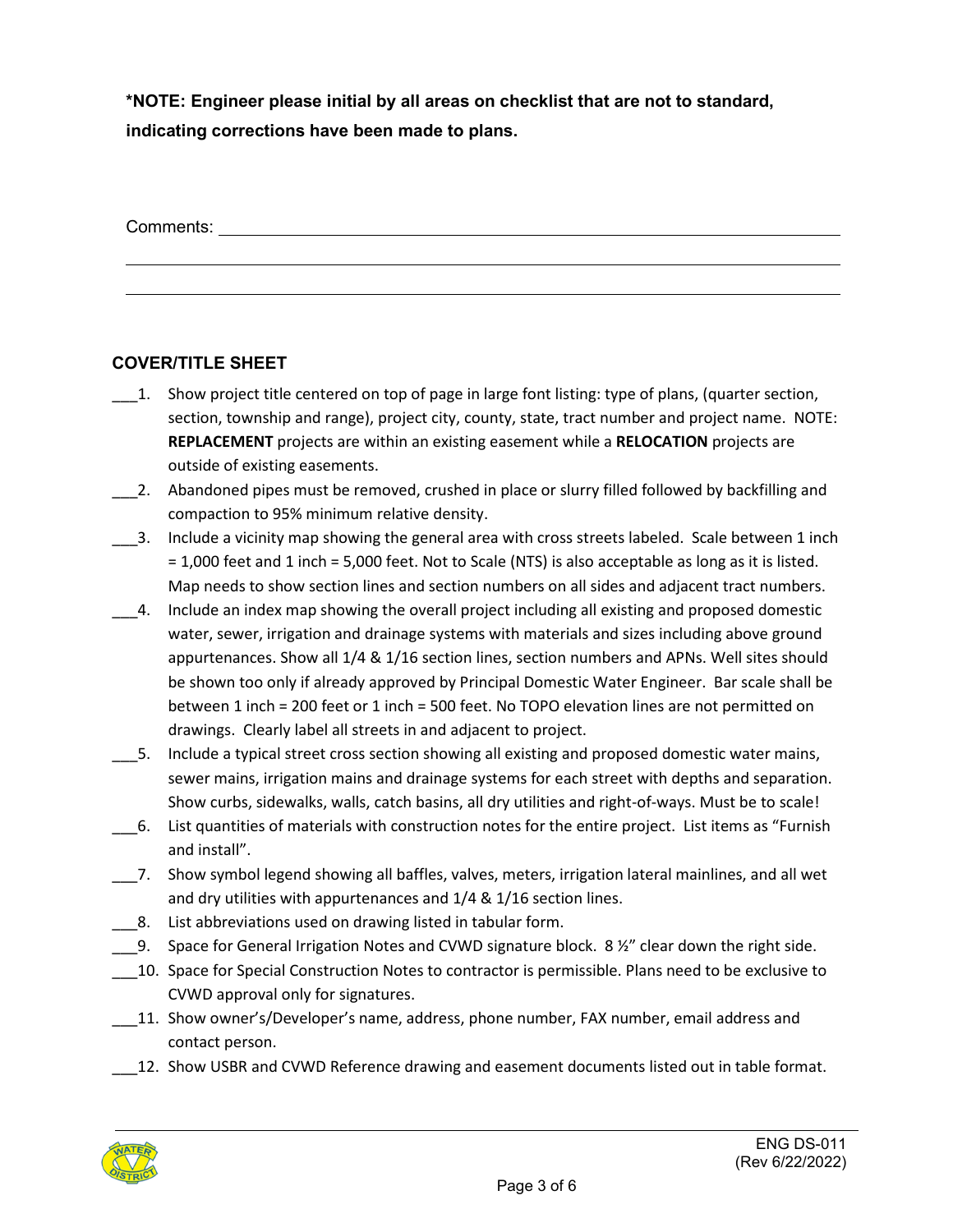- 13. Show Recorded Tract or Parcel Map information: Instrument No., Recording Date, Map Book No., and Page No.
- \_\_\_14. Include the trench detail(s). Follow guidelines in Appendix N of Development Design Manual for trench detail requirements. Provide calculations and soils report to support trench design.
- 15. List sheet index in tabular form.
- \_\_\_16. Show utility contacts in tabular form with name, address and phone number.
- \_\_\_17. Include owner/developer's information: name, address, phone number, FAX number, contact person and email.
- \_\_\_18. List project APN.
- \_\_\_19. Space for Special Construction Notes to contractor is permissible. Plans must be exclusive for CVWD approval only.

Comments: \_\_\_\_\_\_\_\_

#### **PLANS – PLAN VIEW**

- \_\_\_1. Call out separate details view that identifies how the proposed connection will be made to the existing irrigation main. This detail should show materials and sizes. Joints calder coupling adapter will only allow for a maximum reduction of 6 inches. **Must show existing BOR stationing, elevation and drawing number to verify connection depth**. New stationing should start at with STA 10+00.
- 2. For all proposed or upgraded meter connections, provide separate details showing tie-in connections, vault assembly, fall protection hardware, ladder access, meter, isolation valves, pipeline appurtenances, bends, material and sizes.
- \_\_\_3. Include pipeline tangent data in tabular form and label lines on plan. Pipeline tangent data to include bearing, length, material and size.
- \_\_\_4. Scale between 1 inch = 20 feet or 1 inch = 40 feet (Preferred). The preference is that the plans are legible. If the smaller scale facilitates improved legibility, then please use. CVWD reserves the right to require a scale that complies.
- 5. Call out 100 foot stationing along new mainline with 50-foot ticks. All pipeline appurtenances including but not limited to tees, bends, valves, meters and air vacs are to be stationed and labeled with in both plan and profile.
- \_\_\_6. Call out centerline of road and the section line. Show dimensions off the centerline to all wet and dry utilities, curbs and easements.
- \_\_\_7. Call out existing and proposed edge of pavement, curb and gutter, sidewalks and walls.
- \_\_\_8. Irrigation lateral pipelines and appurtenances including but not limited to tees, valves, bends and meters shall not be installed under or across any parking stalls, planters, sidewalks, etc. All irrigation lateral pipelines shall be installed within roadways or drive aisles.
- \_\_\_9. Call out location of existing and proposed structures, trees, retention basins, curbs and gutters, walls, islands, guardhouses and decorative concrete, etc., in the general area.

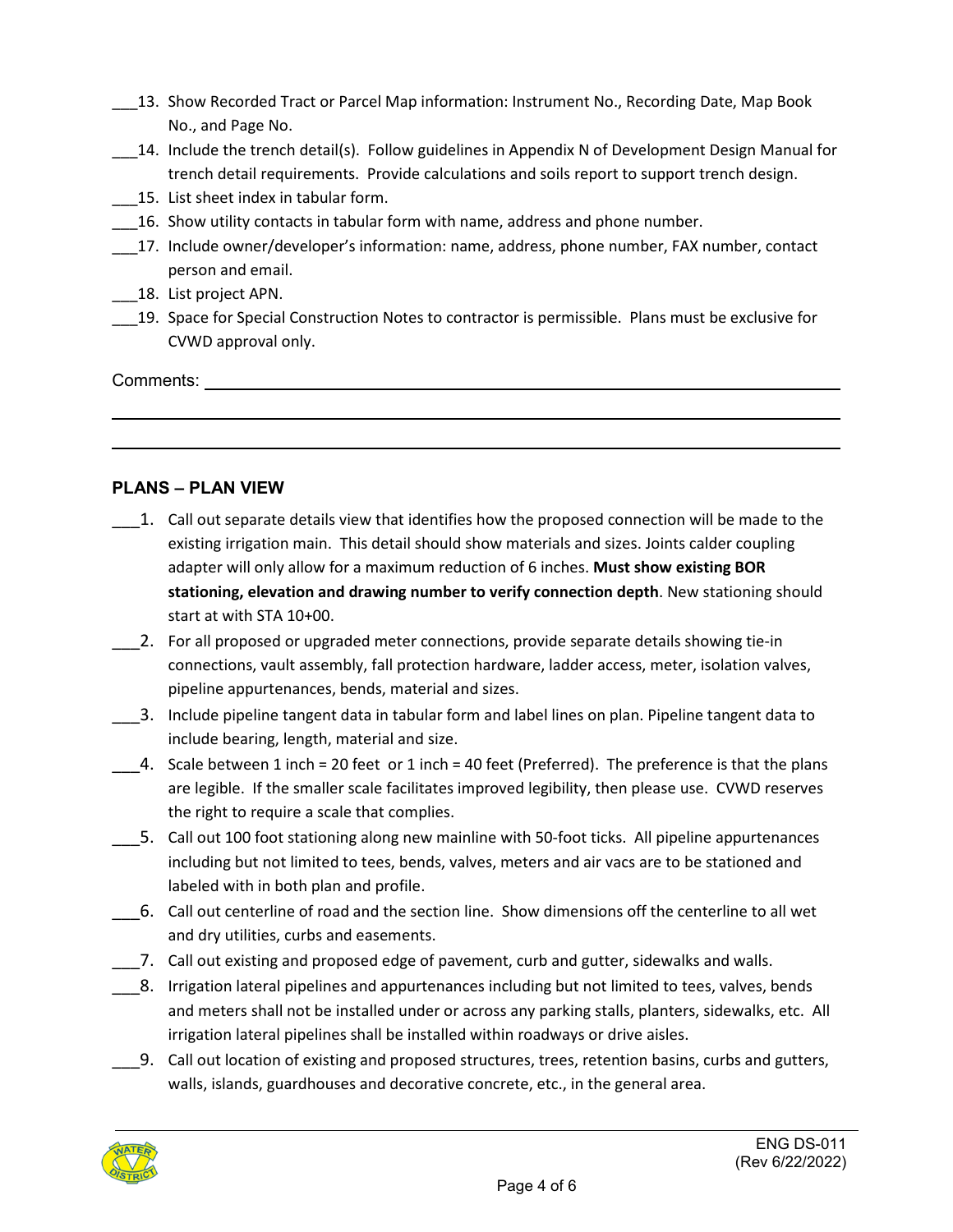- 10. Call out encasements for crossing of water, sewer or storm drain mainlines per CVWD if concrete irrigation pipeline is less than 5 foot separation or new PVC irrigation main is less than 3 feet separation. Storm drain does not require encasements.
- 11. Call out right-of-way from center line of road or section line.
- 12. Call out lot lines and lot numbers. Show driveways or entrance ways if known.
- 13. Call out street names or line reference.
- \_\_\_14. Call out all existing and proposed sewer laterals, sewer/drainage manholes, water services, valves, fire hydrants, air/vac units, storm drain/catch basins and pipelines, irrigation baffles, irrigation standpipes, division boxes and irrigation meters and their respective sizes with drawing number reference. Call out all proposed and existing wet and dry utilities in general area, especially IID/SCE. Also, any dry utilities that will encroach on a CVWD/USBR easement.
- 15. Call out match line with stationing and invert elevation on each relevant sheet with the corresponding relevant sheet number. Make sure the match line is clearly identified on plan view.
- 16. Call out a separate detail for special construction (i.e. meter install, siphons, pipeline crossings) not shown on profile view showing depths and separation.
- 17. Standard irrigation lateral pipe size shall be 10, 12, 18, 24, 30, 36 or 42 inches in diameter.
- \_\_\_18. All standard PVCO mainlines 12-inches or less will be C909, minimum CL 235 in accordance with AWWA C909. Greater than 12-inches will be C905, minimum CL 165, DR25 in accordance with AWWA C900.
- \_\_\_19. For ductile iron fittings, call out polyethylene encasement v-bio enhanced with restrained joints as per restrained joints guidelines.
- 20. Zinc-coated ductile iron pipe and fittings will be required in all areas that may have corrosive soils. Provide excerpt from geotechnical report discussing soil corrosivity.
- \_\_\_21. Minimum horizontal distance between irrigation mainline and sewer pipelines is 10 feet outside to outside.
- \_\_\_22. Minimum horizontal distance between irrigation mainline and domestic water mainlines is 10 feet outside to outside.
- \_\_\_23. Minimum horizontal separation between irrigation and sewer recycled water pipelines is 10 feet center to center.
- \_\_\_24. Minimum vertical separation between irrigation and sewer is 1ft.
- \_\_\_25. Valve sizes shall equal the pipeline diameter.
- 26. All valves shall be installed perpendicular to final grade.
- 27. All valves shall be labeled with Northing and Easting.
- 28. New irrigation meters shall be accessible and installed away from traffic within easement.
- 29. Standard fittings for bends shall be 11  $\frac{1}{4}$  °, 22  $\frac{1}{2}$  °, 45°, and 90°.

Comments: